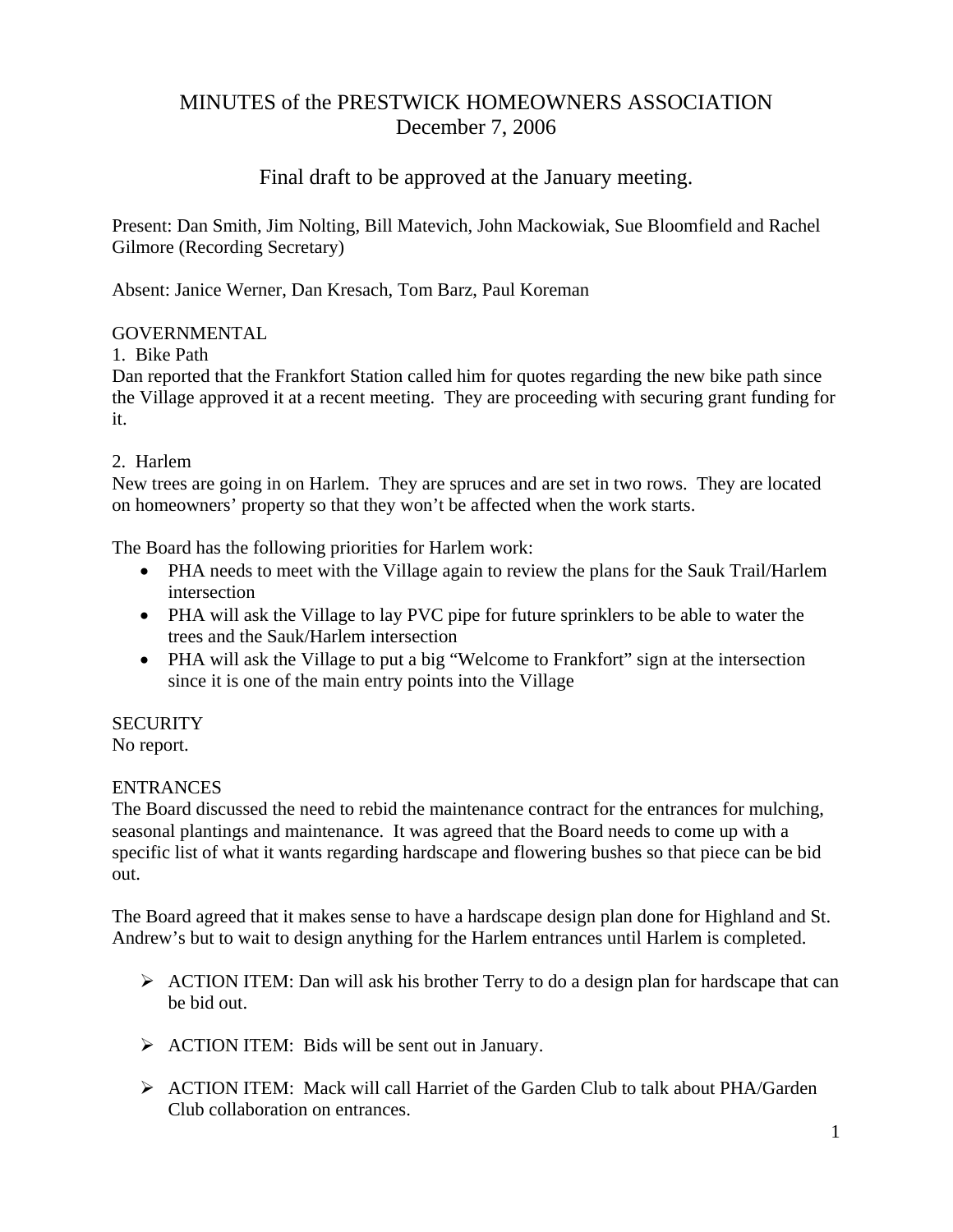$\triangleright$  ACTION ITEM: Sue will talk to Bob Malkowski (?) about the same topic.

# ARCHITECTURAL REVIEW

1. Re: the burned down house lot…new plans were submitted to the Planning Commission but Bill did not think the Village had approved them yet.

2. Dan reported that Jerry Kasala's plans were approved for a 3400 s.f. addition with pool.

# **SOCIAL**

Kudos to Sue for the great Oktoberfeste party.

Sue reported she thinks PHA needs to do a family event next, maybe a block party. However, she would need committee support since a block party would involve more planning. Discussion was held about holding a block party in conjunction with a Club event, but Sue said that would probably be expensive. It was noted that there may be a better chance of the Club partnering with PHA since there has been a change in leadership of both the Club board and the Club management.

## WEB SITE

Jim reported that Doug is doing a great job keeping up the site. Everything is up to date at the moment.

#### MEMBERSHIP

No report.

# FINANCIAL

1. Bark Park Donation

The Board discussed making a donation to the Bark Park, per Phil Simmons' request. However, it was decided that since PHA did not participate with BETA this past year, we do not have the additional funds to make donations to community organizations. It is possible that PHA could send some volunteers to help with a spring work day.

 $\triangleright$  ACTION ITEM: Dan will contact Phil and let him know that PHA cannot make a donation at this time since there were no BETA funds to work with.

2. Accounting Report No report.

#### NEW BUSINESS

1. Budget for 2007 The Board reviewed Jim's financial data from the past 5 years and created a budget with the following categories: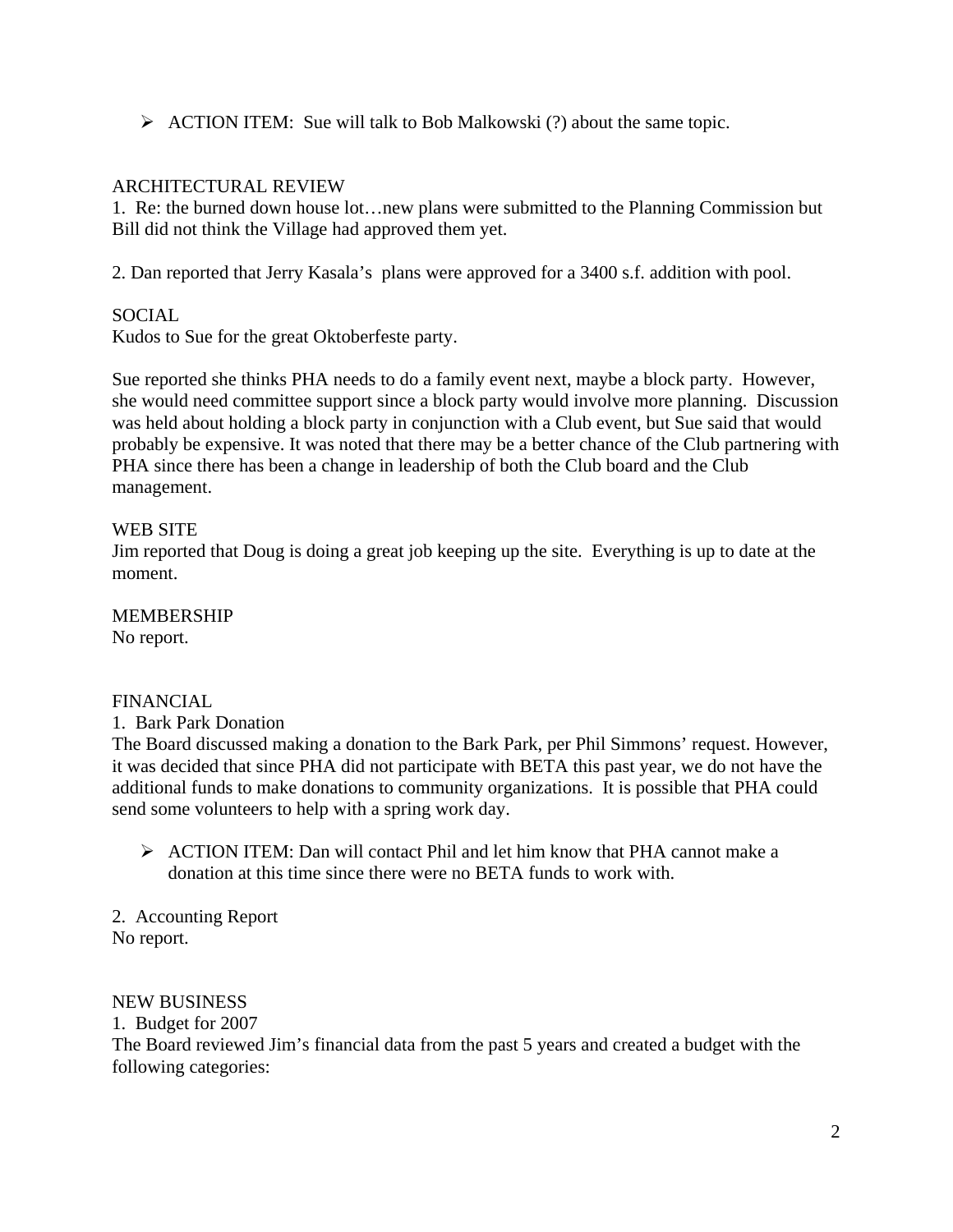| <b>Anticipated Revenue:</b> |           |
|-----------------------------|-----------|
| Dues                        | \$21,000  |
| Carryover                   | \$10,000  |
| <b>TOTAL</b>                | \$31,000  |
| <b>Anticipated Expenses</b> |           |
| Postage                     | 800<br>\$ |
| Advertising                 | 0         |
| Architect                   | 2,500     |
| Publications                | 4,500     |
| Landscaping                 |           |
| Maintenance                 | 2,000     |
| Projects                    | 7,000     |
| Contributions               | 0         |
| Social                      | 2,500     |
| <b>Legal Reserve</b>        | 2,500     |
| Web site                    | 500       |
| Insurance                   | 800       |
| Secretarial                 | 2,500     |
| Miscellaneous               | 400       |
| TOTAL                       | \$26,000  |

Any extra funds at the end of the year will be put into the Legal Reserve line item to build it up.

#### 2. Insurance

 $\triangleright$  ACTION ITEM: Bill and legal committee will review the Directors Insurance policy and decide if the deductible and coverage are appropriate.

#### 3. Newsletter

The next newsletter will go out after the January board meeting. There will be a notice in the newsletter that the dues letter will be coming out in February. Dues will remain the same at \$75.

The newsletter will include:

 What Have We Done for You Lately article What We Will Be Doing for You This Coming Year article Notice of dues letter forthcoming Slate with notice of voting to take place at February meeting.

¾ ACTION ITEM: Rachel will have a preview copy ready for the January board meeting.

## 4. Advertising

After discussion about advertising in the directory and revenue from advertising, it was decided that Rachel would assist with securing the ads and payment so that ad payment did not end up in with member dues.